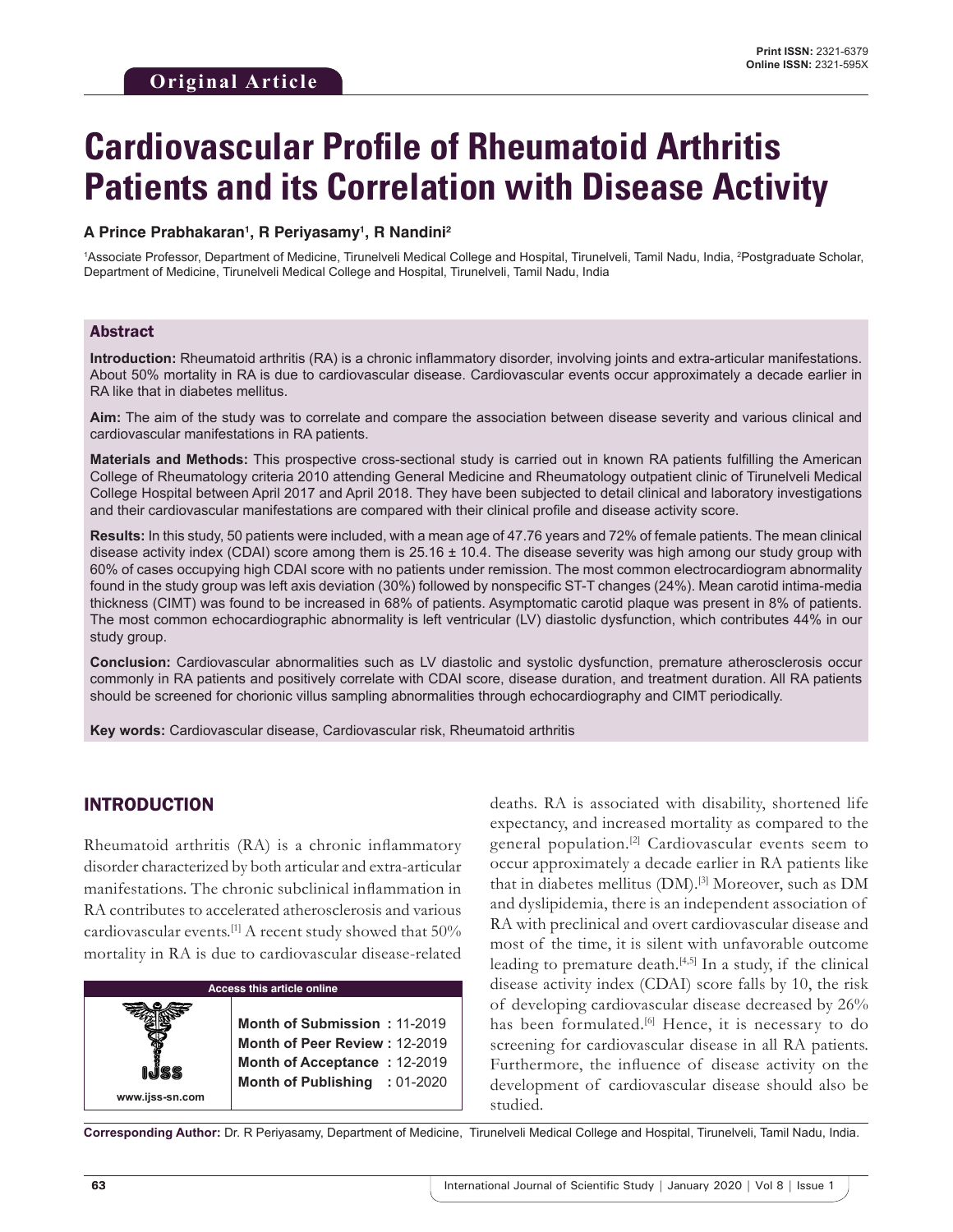### **Aim**

The aim of the study was to correlate and compare the association between disease severity and various clinical and cardiovascular manifestations in RA patients.

## MATERIALS AND METHODS

This prospective cross-sectional study is carried out in known RA patients attending the General Medicine and Rheumatology outpatient clinic or ward of Tirunelveli Medical College Hospital between April 2017 and April 2018. They have been selected after detailed investigations and found to be fulfilling the American College of Rheumatology (ACR) criteria for RA 2010 and also the inclusion and exclusion criteria of our case study.

#### **Inclusion Criteria**

- The following criteria were included in the study:
- 1. Patients more than 16 years of age
- 2. Known RA patients who have been clinically examined and investigated and found to be fulfilling the ACR criteria for RA 2010.

#### **Exclusion Criteria**

The following criteria were excluded from the study:

- 1. RA patients with known overt cardiovascular disease such as coronary artery disease, cerebrovascular disease, and peripheral vascular disease
- 2. RA patients with other independent risk factors for developing cardiovascular diseases such as diabetes, hypertension, smoking, and alcoholism
- 3. Patients <16 years of age
- 4. Patients not fulfilling the ACR criteria for RA in 2010
- 5. RA patients not willing to participate in the study.

Written informed consent was obtained from the patients selected for the study. They have been subjected to detail clinical and laboratory investigations. Routine investigations such as complete blood count, hemoglobin, total leukocyte count, differential count, platelet count, renal function test, liver function test, serum electrolytes, fasting lipid profile, urine routine investigations, and blood sugar. In addition, investigations such as erythrocyte sedimentation rate (ESR), C-reactive protein (CRP), RA factor, anti-cyclic citrullinated peptide antibody, electrocardiogram (ECG), chest X-ray posteroanterior view, echocardiogram, and carotid Doppler to detect carotid intima-media thickness (CIMT) were done for all patients.

Clinical disease severity index (CDAI) score was calculated for all selected patients in the study, which denotes the disease severity and activity in the patient. It was calculated using the formula,

$$
CDAI = SJC(28) + TJC(28) + PGA + EGA.
$$

Whereas

- SJC denotes swollen joint count (28)
- TJC denoted tender joint count (28)
- PGA denotes patient global disease activity scale and
- EGA denotes evaluator's global disease activity scale, latter two ranging from 1 to 10.

## RESULTS

Our study group consists of 50 RA patients who fell in the age group of 21–74 years with a mean age of 47.76 years. Males among the study group occupy 28% and females 72%, respectively. The mean duration of RA among the study population is  $8.63 \pm 5.85$  years. The disease severity among patients was assessed with clinical disease severity score and the mean CDAI score among them is 25.16  $\pm$ 10.4. The disease severity was high among our study group with 60% of cases occupying a high CDAI score with no patients under remission. Metacarpophalangeal, proximal interphalangeal joint, and wrist joints are the most commonly involved joints among the study population [Figures 1 and 2]. Anemia seems to occur more commonly in RA patients, being in 72% of our study population. Lymphocytosis was found in 20% of our study group. Thrombocytopenia



**Figure 1: Distribution of joint involvement**



**Figure 2: Distribution of disease duration**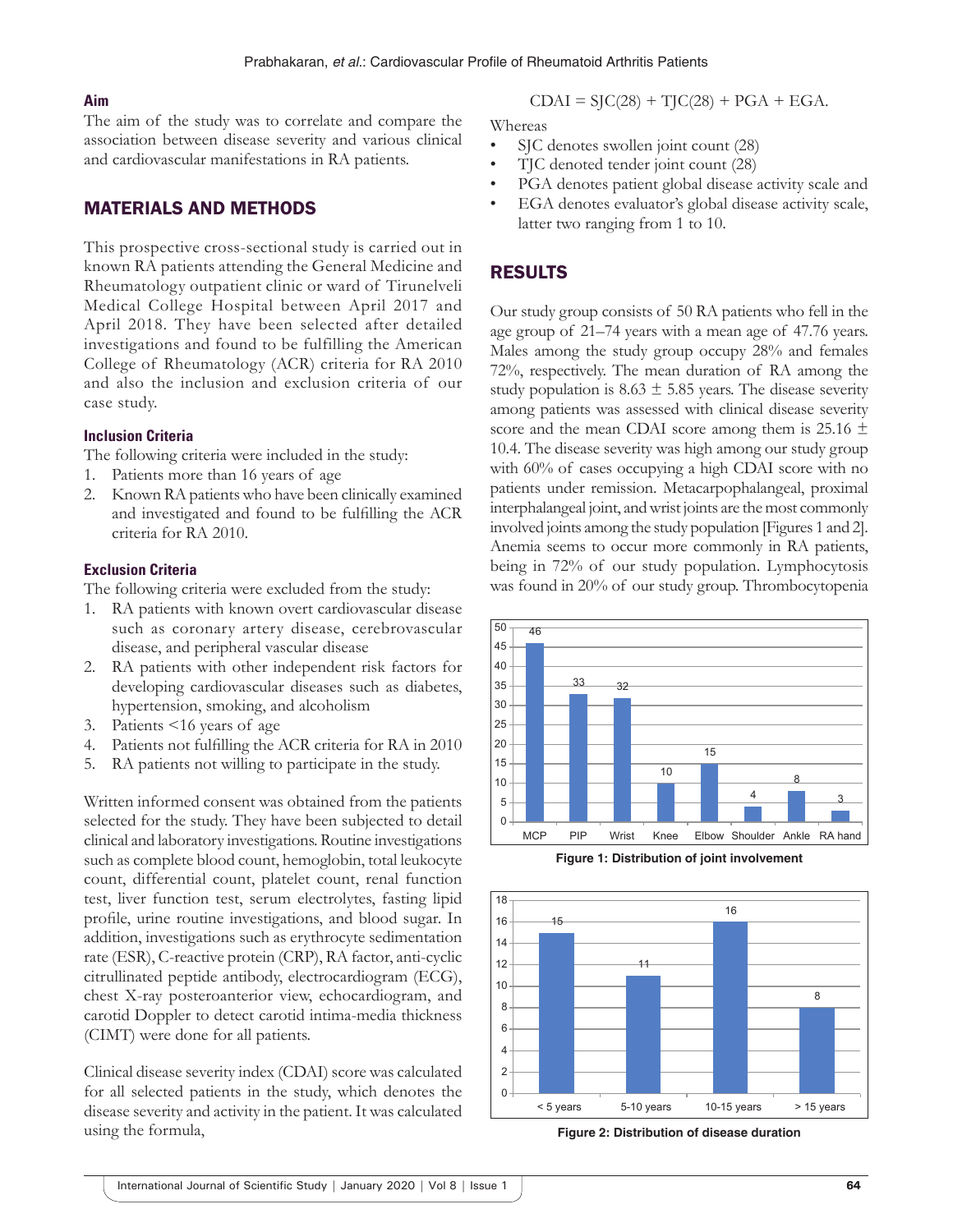and thrombocytosis occur in minority groups of patients (14% and 4%, respectively). Dyslipidemia in the form of hypercholesterolemia and hypertriglyceridemia was found in 10% and 4% of our study population, respectively. Markers of inflammation such as ESR and CRP are raised more commonly among RA patients, ESR being more commonly raised in 96% of patients, and CRP raised in 46% of patients in the study group [Figures 3 and 4].

The disease severity was high among our study group with 60% of cases occupying a high CDAI score with no patients under remission.

Mean CIMT of the study population was correlated with various parameters such as age of patient, duration of disease, duration of treatment, ESR, and CDAI score.

There is a significant relationship between the mean CIMT and the CDAI score  $(P = 0.043)$ .

There is a significant relationship between the mean CIMT and duration of RA, duration of treatment  $(P = 0.015$  and 0.010, respectively). There is no significant relationship between mean CIMT and age of the patient and ESR values ( $P = 0.347$  and 0.732, respectively).

There is no significant relationship between mean CIMT and CRP levels.

There is a significant relationship between variation in ejection fraction and CDAI score ( $P = 0.030$ ). There is a strong correlation between left ventricular systolic dysfunction (LVSD) and clinical disease severity index score ( $P \le 0.0001$ ). There is no significant relationship between left ventricular (LV) diastolic dysfunction and CDAI score ( $P = 0.196$ ). There is a significant relationship between the occurrence of pericardial effusion and clinical disease severity index score  $(P = 0.007)$ . There is no significant relationship between the occurrence of pulmonary hypertension and the clinical disease severity index score ( $P = 0.975$ ). There is no significant relationship between the occurrence of mitral regurgitation and the clinical disease severity index score  $(P = 0.080)$ . There is no significant relationship between the occurrence of aortic sclerosis and clinical disease severity index score



**Figure 3: Electrocardiogram changes in the study group**



**Figure 4: Distribution of echo cardiographic**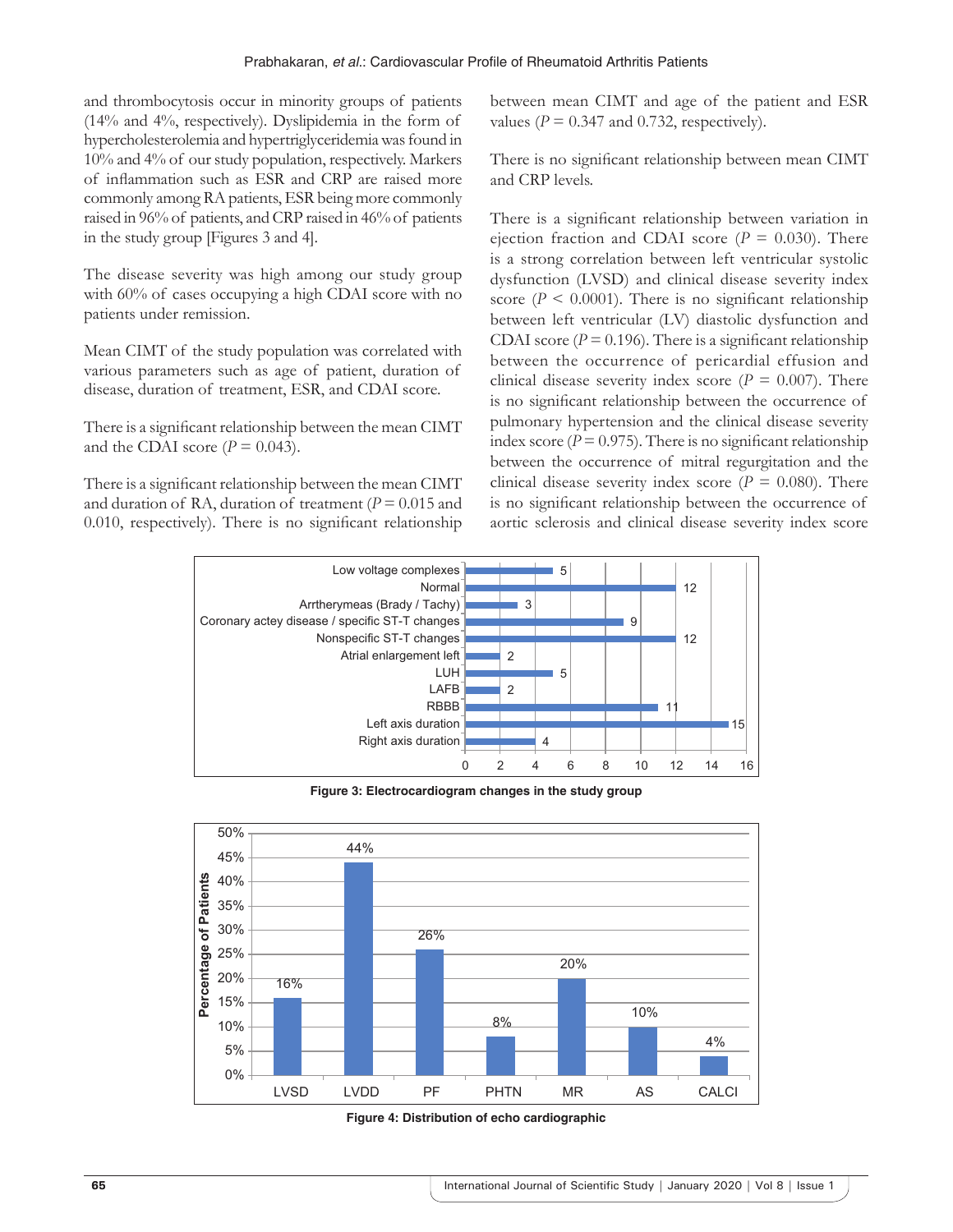

**Figure 5: Correlation of duration of disease with ejection fraction**

 $(P = 0.165)$ . There is no significant relationship between the occurrence of coronary calcifications and clinical disease severity index score  $(P = 0.507)$ .

There is a strong significant relationship between variation in ejection fraction and duration of RA  $(P < 0.0001)$ [Figure 5].

There is a strong significant relationship between LVSD and the duration of RA  $(P = 0.003)$ . There is a strong significant relationship between LVSD and the duration of RA  $(P = 0.003)$ . There is no significant relationship between the occurrence of pericardial effusion and the duration of RA  $(P = 0.707)$ . There is no significant relationship between the occurrence of pulmonary hypertension and the duration of RA ( $P = 0.246$ ). There is a significant relationship between the occurrence of mitral regurgitation and the duration of RA  $(P = 0.016)$ . There is a significant relationship between the occurrence of aortic sclerosis and the duration of RA  $(P = 0.038)$ . There is no significant relationship between the occurrence of coronary calcifications and the duration of RA  $(P = 0.890)$ .

#### **DISCUSSION**

Most common ECG abnormality found in the study group was left axis deviation (30%) followed by nonspecific ST-T changes (24%). ST-T changes suggestive of coronary artery disease in asymptomatic patients of our study group was found in 18% of individuals, which was comparable to Shenavar Masooleh *et al.*,<sup>[7]</sup> in which 15% cases had ST-T changes. In chest X-ray screening, cardiomegaly was found in 40% of patients and other abnormalities such as fibrotic changes in lungs, prosthetic heart valve shadows, and bronchiectasis changes in lungs were present in a minority

of patients. Mean CIMT (cutoff among normal individuals is 0.57 mm) is increased in RA patients when matched with age-related controls, which signifies the presence of premature atherosclerosis. In our case series, mean CIMT was found to be increased in 68% of patients. Asymptomatic carotid plaque was present in 8% of patients. The presence of carotid plaque suggests that the patients are in the stage of preclinical atherosclerosis and emphasize the need for more aggressive risk reduction strategies in these patients. The most common echocardiographic abnormality is LV diastolic dysfunction, which contributes 44% of the study group, comparable to 14.54% in study conducted by Raof<sup>[8]</sup> followed by pericardial effusion contributing to 26%, which was comparable to the study conducted by Coskun *et al*.,[9] in which it was 15%. Ahigh prevalence of this complication (47%) was found in the study done by Shenavar Masooleh *et al*. [7] Other abnormalities such as mitral regurgitation, LVSD was present in 20% and 16% of the study population, respectively, whereas it was as high as 31% (LVSD) in the study by Dawson et al.<sup>[10]</sup> Coronary calcifications were found in two patients. ESR correlates positively with CDAI score, duration of RA, and mean CIMT. This proves that increased CIMT was associated with an inflammatory burden due to more severe disease, and also the chronic inflammation, which reflects the duration of the disease. Dyslipidemia and CRP show no significant correlation with CIMT or other chorionic villus sampling (CVS) abnormalities, as compared to the results by Mahajan *et al*. [11] who did not find significantly correlated dyslipidemia with accelerated atherosclerosis in RA patients. According to Homma et al.<sup>[12]</sup> CIMT increases linearly from 0.48 mm at 40 years of age to 1.02 mm at 100 years of age. Mean age group in our study was 47.76 years and mean CIMT was 0.72 mm; hence, in our study group, CIMT was higher than agerelated controls and correlates positively with the severity of disease as evidenced by high CDAI score  $(P = 0.043)$  and duration of disease ( $P = 0.015$ ), similar observation made by Gonzalez *et al.* and Alkaabi *et al*. [1] in their respective studies. In an Indian study, Mahajan *et al*. [11] also showed similar observations that showed higher CIMT values in RA patients when compared to a control group matched age and related parameters. Among echocardiographic findings, LVSD, variation in ejection fraction, and pericardial effusion positively correlate with clinical disease severity index (CDAI) score in our study group. Left ventricular systolic function, left ventricular diastolic dysfunction, and valvular abnormalities such as mitral regurgitation and aortic sclerosis correlate positively with the duration of RA. Coronary calcification was found in 4% of patients in our study, was an indirect marker of subclinical atherosclerosis, and serves as a marker of cardiovascular events. In our case series, coronary calcification has no significant association with disease severity and duration of disease, in contrast to the study by Giles *et al*., which shows increasing disease